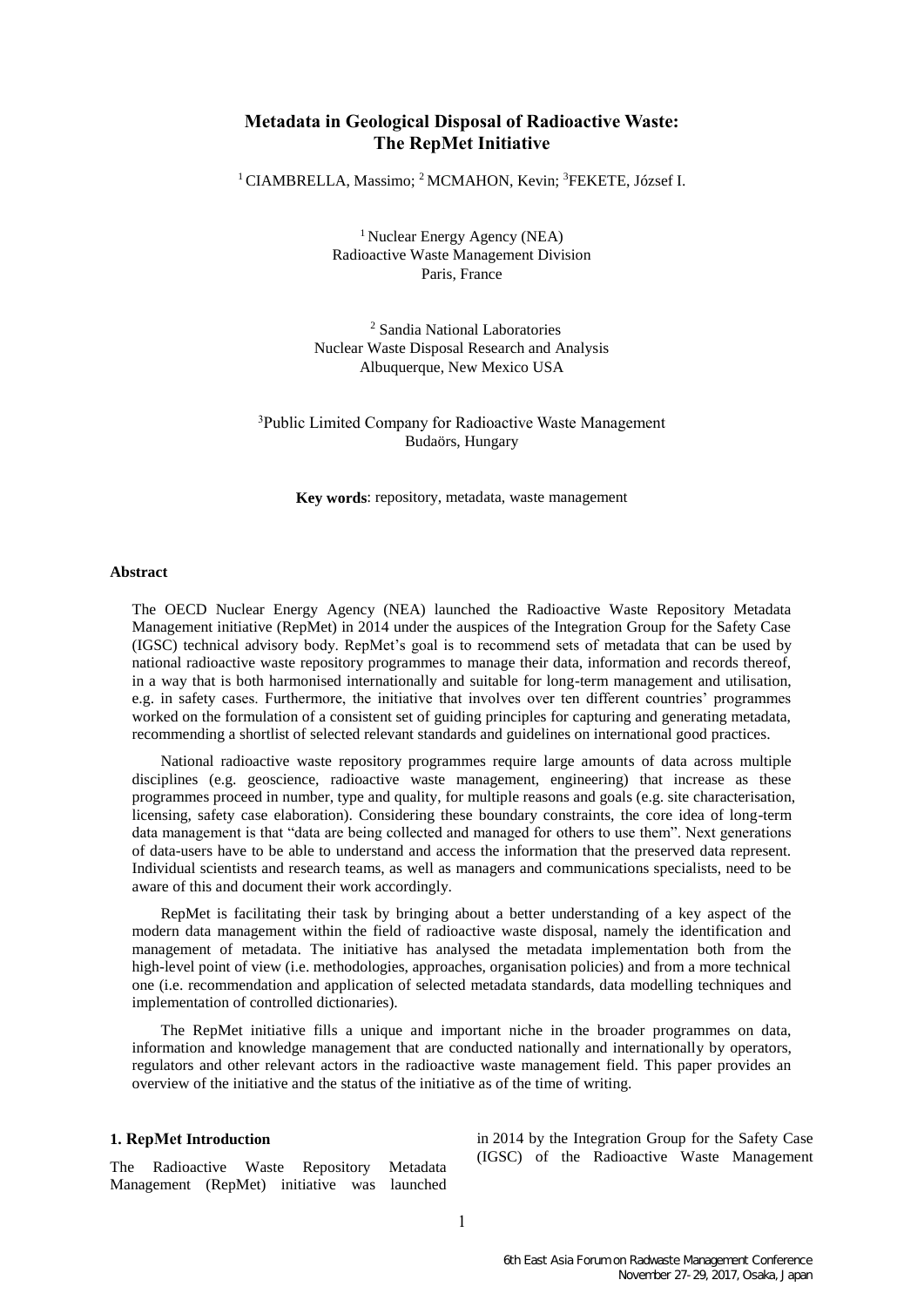Committee (RWMC) at the OECD Nuclear Energy Agency.

RepMet analysed and investigated the application of metadata, a fundamental tool of the modern data and information management, within national programmes for radioactive waste repositories.

Radioactive Waste Management Organisations (RWMOs) have to manage very large amounts of data that they produce and receive to support their operational, pre-closure safety cases or other requirements. A special characteristic of radioactive waste repositories is the significant time, typically more than one hundred years, between facility construction and closure. Therefore, data handled by RWMOs require special treatment to be considered reliable and consequently usable for such a long period.

Within this challenging framework, the main goal of RepMet was to identify sets of metadata which enable RWMOs to manage their repository data, information and records in a way that is both suitable for long-term management and utilisation, and harmonised internationally (e.g. to support the data interoperability). Furthermore, the initiative worked on the formulation of a consistent set of guiding principles for capturing and generating metadata, as well as a shortlist of selected relevant standards and a collection of international good practises.

Several worldwide RWMOs and research laboratories from NEA countries were involved in the RepMet initiative: Andra (France), Enresa (Spain), JAEA (Japan), Nagra (Switzerland), NDA (United Kingdom), NWMO (Canada), ONDRAF/NIRAS (Belgium), Posiva (Finland), PURAM (Hungary), Sandia National Laboratories (United States), SKB (Sweden) and SÚRAO (Czech Republic). The RepMet group met twice yearly; working groups, composed of RepMet members and contractors, furthered the initiative in the intervening periods.

## **2. Metadata**

National programmes for radioactive waste repositories are collecting large amounts of data that must be managed throughout the entire period of institutionalised oversight spanning a considerable amount of time. The data, metadata and related records also increase in number, type, and quality as programmes proceed through the successive stages of repository development: pre-siting, siting, site characterisation, construction, operations, pre-closure and finally closure. Regulatory and societal approvals are included in this sequence. Current programmes are also documenting past repository programmes, so that current and future generations can understand actions carried out in the past, by retrospectively adding metadata to help organise and arrange programme records.

The available data, information and records are accessed and updated according to management systems, with the underlying repository allowing users to locate what they require through searches of full text or the associated metadata.

Metadata allows context to be stored with data and provide additional information so that it can be located, used and reused. It can also be a useful tool to help waste management organisations to demonstrate that their programmes are appropriately driven. Such context-setting information may include data on quality checking or approval; provenance or ownership.

When considering metadata for a domain (as for RepMet), metadata are typically associated with a set of predefined digital or physical objects, for example an ID for a waste package or signing date of a quality log. It is important to remember, however, that metadata also cover how these elements are to be constructed and related to one another (for example how a waste package relates to a packaging campaign), the type and range of values they may take (for example, a package weight must be greater than  $0 \text{ kg}$ , etc.

## **3. RepMet Scope**

The scope of the RepMet initiative includes the following:

- Identification of methods and procedures for the gathering and management of data and metadata.
- Justification of the sufficiency of the set of metadata describing the identified data to support use and re-use.
- Relationship to safety assessment. The metadata required for information captured "in the field" will differ from that required for analysed and derived data that are often used within safety assessment models. (Safety assessment models are to be discussed in detail in future work.)
- Identification of methods and principles to guarantee the persistence in time of the above procedures.
- Guidelines for metadata management.
- Controlled dictionaries and policy as a means of ensuring consistency and reliability of data and cataloguing.
- Use of metadata to support data auditability, verification methods and, if needed, modification.
- Provision of a basis for the exchange and sharing of data between organisations, stakeholders and member nations, which may be separated across generations.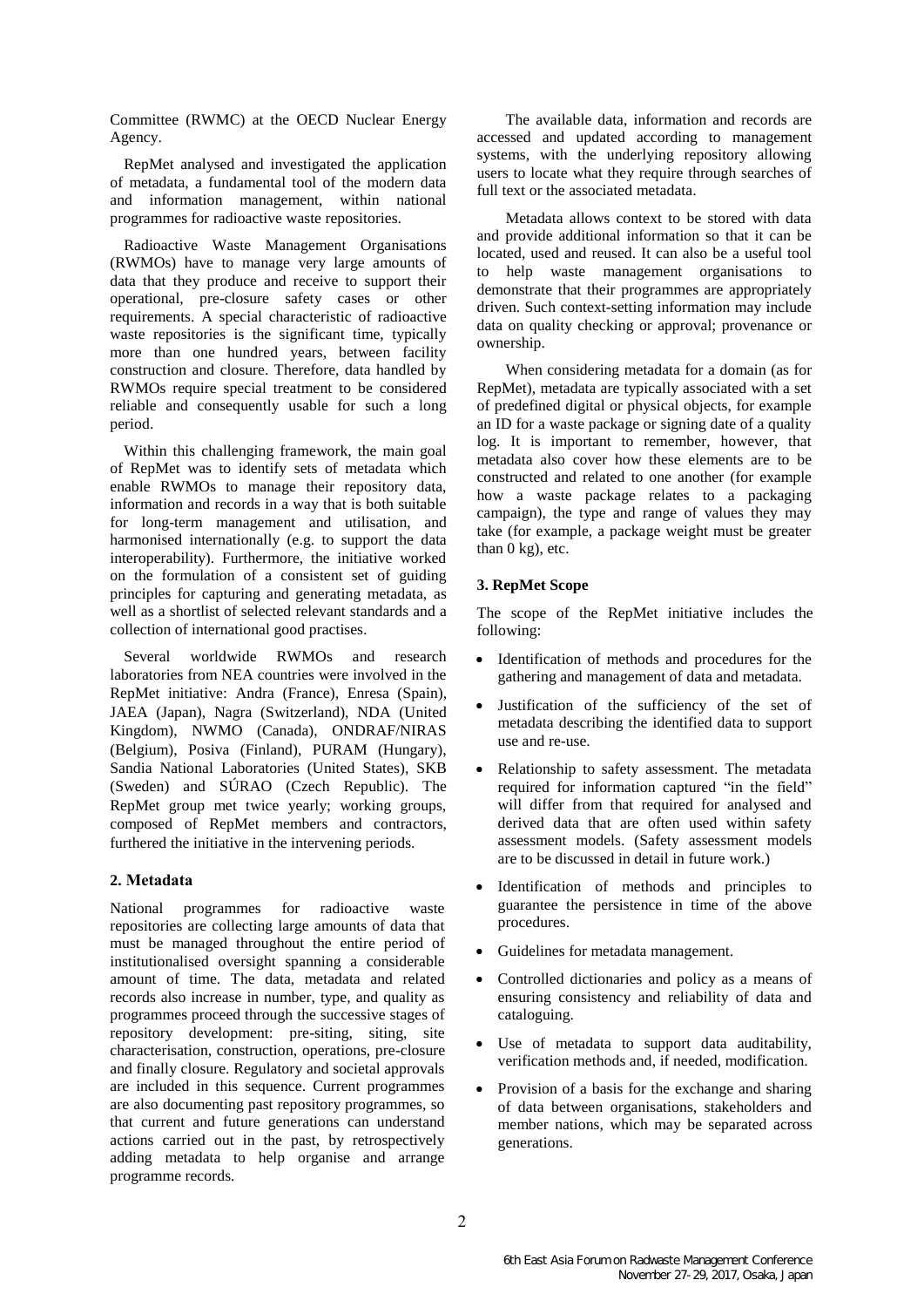Identification of methods and procedures for the data and metadata gathering and management.

RepMet does not intend to promote any commercial products or services for managing metadata.

## **4. RepMet Deliverables**

Figure 1 illustrates the structure of the RepMet initiative deliverables that were produced during the initiative from its launch in 2014 to 2017.



# **Figure 1: RepMet Deliverables**

The first document of the deliverables deals with the application of metadata in the field of radioactive waste geological disposal from a general, high-level point of view:

• RepMet/01 – "Metadata in Geological Disposal" provides an overview and summary of RepMet goals, deliverables, various aspects of metadata implementation and issues for consideration.

The following three deliverable documents, the so-called "Libraries", adopted a more technical point of view. They discuss the key aspects of data and related metadata for selected topics of different scientific and technical disciplines involved in the realisation of a radioactive waste repository. The Libraries include conceptual data models (CDMs), descriptions of data entities, attributes, associated metadata and other relevant information:

- RepMet/02 "Site Characterisation Library" deals with data and related metadata that are considered during the selection of the characterisation of a site investigated and surveyed for suitability for radioactive waste disposal purposes leading up to site selection.
- RepMet/03 "Waste Package Library" deals with data and related metadata about packaged waste and spent nuclear fuel that, after proper treatment

and conditioning processes, are ready for final disposal at the repository.

• RepMet/04 – "Repository Library" deals with data and related metadata which relate to the engineered structures and waste acceptance requirements of the radioactive waste repositories.

The above Libraries can be used independently of each other, however utilising all of the libraries and the approach outlined in these documents provides the additional benefit of having a uniform approach to data and metadata management.

This document includes common techniques and tools that RepMet has adopted for the development of multiple libraries and which are deemed useful for relevant RWMO activities and initiatives:

• RepMet/05 – RepMet Tools & Guidelines supports the libraries providing several useful tools, methods, guidelines, and approaches that were either used in developing the Libraries or are useful for the RWMO when adopting and implementing the Libraries.

RepMet will close its activities in 2017. The above deliverable documents will be made available publicly in electronic form on the RepMet webpage<sup>1</sup> on the NEA website in the next months.

#### **5. RepMet Approach**

## **Figure 2: RepMet Approach**



エラー**!** 参照元が見つかりません。2 shows the principles that the RepMet initiative followed for the development of the libraries and other deliverables.

**High-level approach** – RepMet did not consider the choice of the IT systems for data

-

<sup>1</sup>. [www.oecd-nea.org/rwm/igsc/repmet.](file:///C:/Users/griffiths_j/AppData/Local/Microsoft/Windows/INetCache/Content.Outlook/PVF3VY8Z/www.oecd-nea.org/rwm/igsc/repmet)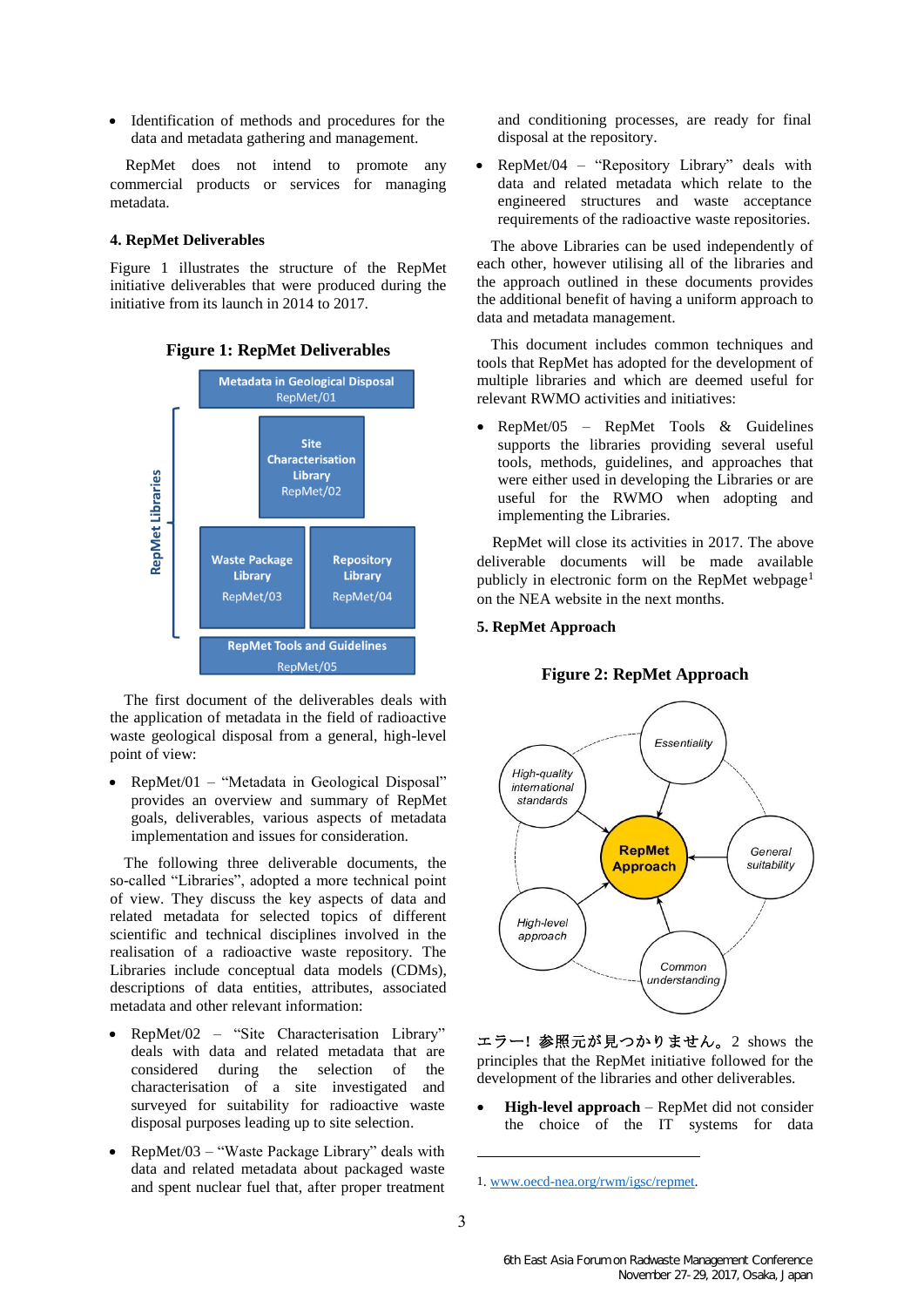management and the related technology. It lies outside the initiative scope.

- **Essentiality** The content of the libraries (e.g. the information about the final waste package for the safety case) is not exhaustive or universal. The group defined the minimal and essential information about the single selected topics.
- **General suitability** All the RWMOs, independently of the RWM programme maturity, could apply the results of RepMet's work in a manner considered suitable with their specific circumstances and needs. In this perspective, countries currently starting their own RWM national programmes might look at the current content as the core information that is recommended to collect at least in the first stages. On the other hand, more experienced RWMOs can extend the information according to their requirements and specifications.
- **Common understanding** Controlled dictionaries for library contents such as entities, data, metadata, properties, etc., are at the root of the initiative, to promote and facilitate dialogue among the different organisations.
- Use of **international** well-consolidated and high-quality **standards**.

The last of the above listed principles of the RepMet approach for the library development requires additional explanation. As a matter of fact, the number of international and local standards relating to metadata management is overwhelming and as a result does not necessarily help the goal of standardisation. Different organisations also favour, or are prescribed to use, different standards.

As a principle, RepMet has attempted to select existing standards, rather than define its own to avoid escalating this number further. Selecting the best standard from the numerous standard candidates that often overlap or are subsets of each other is a complex endeavour. Different standards may focus on different themes.

The principles followed by RepMet when selecting relevant standards were the following:

- The essential minimum is recommended.
- Only standards that would work for all RWMOs are recommended.
- Less complex standards are given preference if suitable.
- Standards proven to work and widely used by the profession already are favoured.

#### **6. RepMet Libraries**

The development of the three RepMet Libraries across the main disciplines involved in the safety case analysis for a radioactive waste repository (i.e. radioactive waste management, engineering and geoscience) was the core activity of the RepMet initiative. Table 1 shows the topics that the group selected for each library from the three disciplines.

The structure of the three RepMet libraries is uniform and composed of:

- *Conceptual data models* (CDMs) describing real or abstract objects related to the topic (e.g. the "waste", the "wasteform", the "spent nuclear fuel" or the "disposal module" in the "Waste Package Library").
- *List of properties* (alternative called *attributes*) describing characteristics of the library objects (e.g. the "mass", the "content of anions" or the "total alpha activity" of a waste) in the form of *controlled dictionaries*.

The information related to each property in the libraries plays a role in the development of a robust safety case for a radioactive waste repository. The sources of these pieces of information emanate from the same RWMOs involved in the initiative, since the RepMet group conducted analysis and an internal survey on data that the same RWMOs are currently collecting on the library topics. In this sense, RepMet used CDMs and controlled dictionaries to shape and organise the safety case information in a way supporting the common understanding between different organisations.

The safety case information must be maintained and preserved throughout the repository lifecycle. To achieve this demanding result, it would not be sufficient to just maintain the data related to a property: e.g. the numeric value (i.e. data) of the activity of a transuranic radionuclide (i.e. property) in a spent nuclear fuel assembly might be poor in meaning if the data-user does not know how it was obtained. It is important to have additional data, alias metadata according to their classic definition (i.e. "data about data"), to describe and maintain the information associated with the data. RepMet selected and adopted some metadata standards (i.e. OGC Observation & Measurement (O&M) metadata standard – ISO19156, and the Minnesota Recordkeeping Metadata Standard) to describe the properties in the RepMet Libraries. These standards provide some abstract (meta)data models that identify and arrange metadata to describe the information about a single property in a way that future users can trust.

## **Table 1: Topics and Disciplines of the RepMet Libraries**